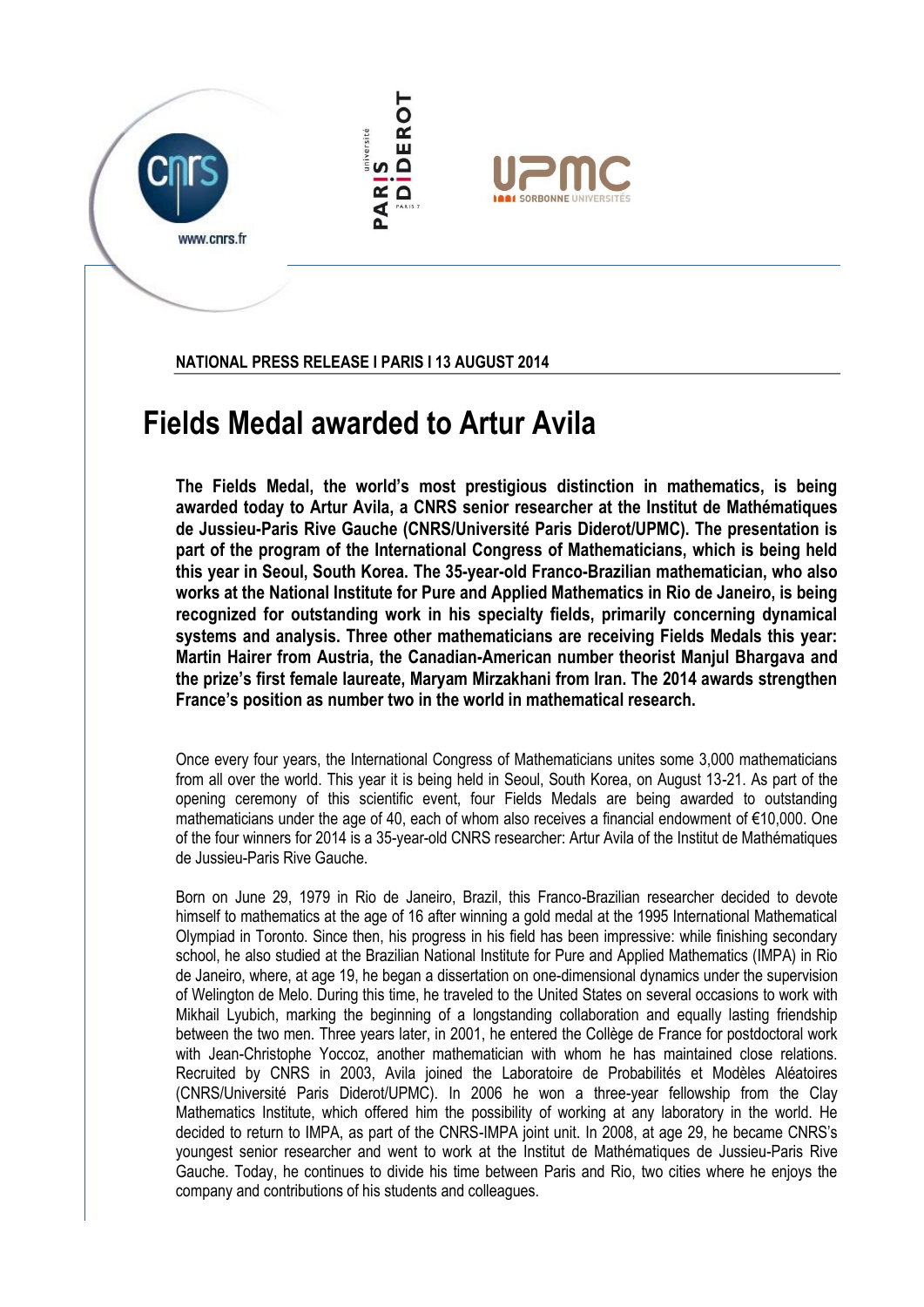www.cnrs.fr



Blessed with an inquiring mind, Avila is the author of more than 50 scientific publications. His focus of interest is dynamical systems, i.e. systems that evolve over time, with a specialty in determining the probability of a given system evolving toward one type of behavior or another. After studying transformations of a real interval<sup>1</sup> for his dissertation, he turned his attention to the dynamics of complex plane applications, an aspect linked to certain fractal objects, like the Mandelbrot set. Taking an interest in "unimodal" analytical systems with non-regular behavior, Avila succeeded in demonstrating, with Lyubich, de Melo and Carlos Gustavo Moreira, that their dynamics are highly chaotic and seem to behave as an aleatory object.

Another area of inquiry for the new Fields laureate is one-dimensional Schrödinger operators associated with a dynamical system (to describe in mathematical terms certain simple quantum systems governed in physics by the Schrödinger equation). More precisely, Avila became fascinated with the "almost Mathieu operator," a type of Schrödinger operator that describes the evolution of an electron in a specific magnetic field. He was thus able to solve, in cooperation with researchers like Raphaël Krikorian, Svetlana Jitomirskaya and David Damanik, three problems concerning this specific operator from the list complied by Barry Simon in 2000 of 15 problems on Schrödinger operators that remained open in the 21st century.

Since 2003, Avila has also taken an interest in interval exchanges. If the interval is represented by playing cards, this branch of mathematics studies the order resulting from the way the cards are cut. With Giovanni Forni, he succeeded in proving that when the interval is cut in several parts in a non-cyclic (and thus, in a sense, aleatory) manner, the interval exchange is almost certain to be "weak mixing." Taking the notion even further, he also studied a transformation acting upon a set of mathematical objects linked to these interval exchanges, the Teichmuller flow. With Yoccoz and Sébastien Gouzel, he has demonstrated the highly chaotic nature of this flow.

Artur Avila is the recipient of numerous other prestigious distinctions, in particular the CNRS Bronze Medal and the Salem Prize in 2006, the European Mathematical Society Prize in 2008 and, one year later, the Jacques Herbrand Prize of the Académie des Sciences, which is awarded every two years to talented young mathematicians under the age of 35.

This latest award brings to 12 the number of French winners of the 56 Fields Medals presented since 1936, confirming the success and reputation of French mathematics in the international arena. France thus retains its rank as second in the world for number of Fields laureates, after the United States (13) and before the USSR/Russia (9).

<sup>1</sup> If A and B are two real numbers such that A < B, the real interval [A,B] is the set of real numbers comprised between A and B.